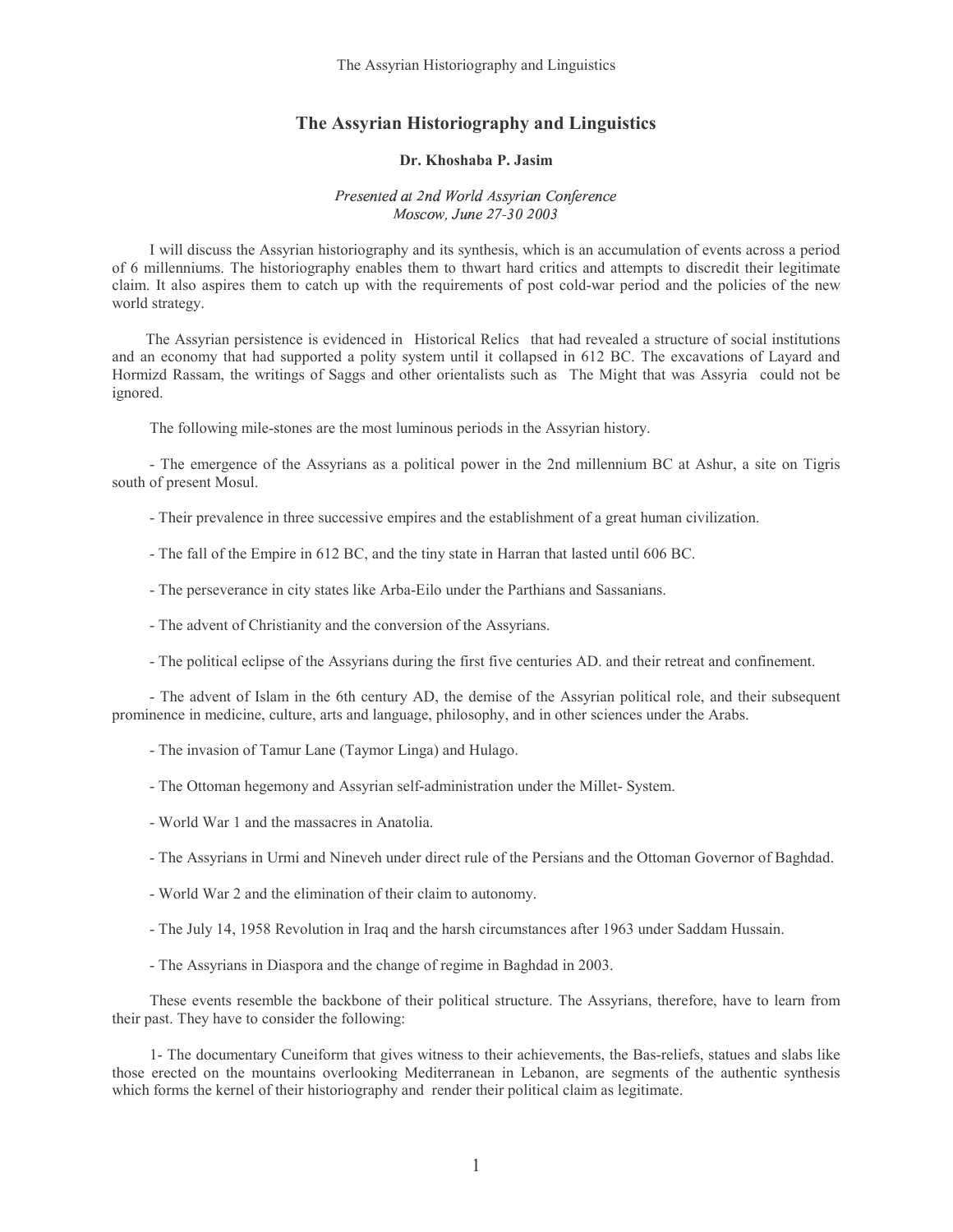2- The Assyrians of the invincible mountainous regions of Hakkari assumed leadership of a protracted endeavor to reemerge. Under the patronage of the Church of the East and Millet System they resuscitate, retained their language, preserved customs and the fabric of a tribal society with the five main tribes, i.e. Jelu, Baz, Tyari, Tkhuma, and Deez forming the highest authority under His Holiness Mar Shimun, the patriarch.

 3- The meddling of Western powers in internal affairs of the Ottoman Empire and other factors created antagonistic policies that forced the minorities to flee and seek refuge in Iraq, Iran, Syria, Lebanon, Russia, and the United States.

 The demographic geography of the Assyrians at this point had changed. Some remained in Turkey, the bulk returned to Mesopotamia, and some dispersed all over. Below is a description of their new environments.

 1- In Russia they encountered a socialist system that contradicted with their psyche as previous inhabitants of rural environments. So they were unable to resocialize and adapt to the societyís new values.

 2- In Iran they interacted with the Assyrians of Urmi and jointly survived the atrocities and tragedies that befell the nation.

 3- In Iraq, their ancestral homeland, they were reunited with their indigenous brethren under the policies of Mandate, offered a settlement deprived of national and political rights, and in 1933 unjustly massacred on false allegations of anti-state activities. Their case was shelved without clarification.

 Did they gave up and abandon their political claim? Not during the Monarchy, Not under General Qasim, not under fascist Saddam Hussain who tried to Arabize them, and not under any other repressive policies the Assyrians ever thought to recede and abandon their claim to self-determination.

 Today the Assyrian Democratic Movement in the North is participating in the efforts to establish a democratic regime in Iraq that will legitimize autonomy for the minorities. This active participation is added to their historiography and the authentic synthesis we use to justify their claim to self-determination which they are already exercising on a de-facto basis. The role of the Assyrian Democratic Movement represents another period of the Assyrian continuous national endeavor.

 The two World Wars added to their plight. We find them in Iraq, Syria, Lebanon, Iran, Russia, and the United States, as well as, Australia, New Zealand, Holland, Sweden, Germany, France, England, and Canada. As a result of the dispersion, a linguistic geography shaped up out of the new environments and social values. Their resocialization created new language which is being integrated into their present political concepts. The process of adjusting their ideology following urbanization is also addressed carefully and the Assyrians reared in urban societies are clearly understanding their new obligations as developed and elaborated out of the present social and political values of the new urban environments. In other words, these new concepts are coordinated along with the national policies of the countries of dispersion and, most importantly, with the policies of their ancestral homeland. The purpose is to create positive attitudes towards the ideas of a democratic regime in Iraq.

 The political linguistics of the Assyrians are easy to understand, though some difficulty exists because of using the Eastern script and pronunciation in some areas and the Western script and pronunciation in others. This small problem is being successfully solved through reciprocal efforts. Today they communicate, argue, and negotiate and, if necessary, through a third medium like Arabic and other languages.

 The expose of the Assyrians to rival ideologies is integrated into the existing process and line of thinking thus fostering a unified national ideology and promoting a solidarity on basis of one perspective, i.e. the future of the Assyrians which is supreme and in conformity with the urban linguistics prevailing in their communities.

 The historical development of the Assyrians and especially after the two World Wars and their ideas and social institutions were not based upon a common economy. The Assyrians residing in different countries experienced rival economies such as Socialism, Democracy, Dictatorship, Feudalism, Autocracy, and Representative Democracy. Such a diversity did not establish a common structure of a material economy; therefore, the historical materialism does not apply to this period, but their cultural activities are a link in the chain that hooks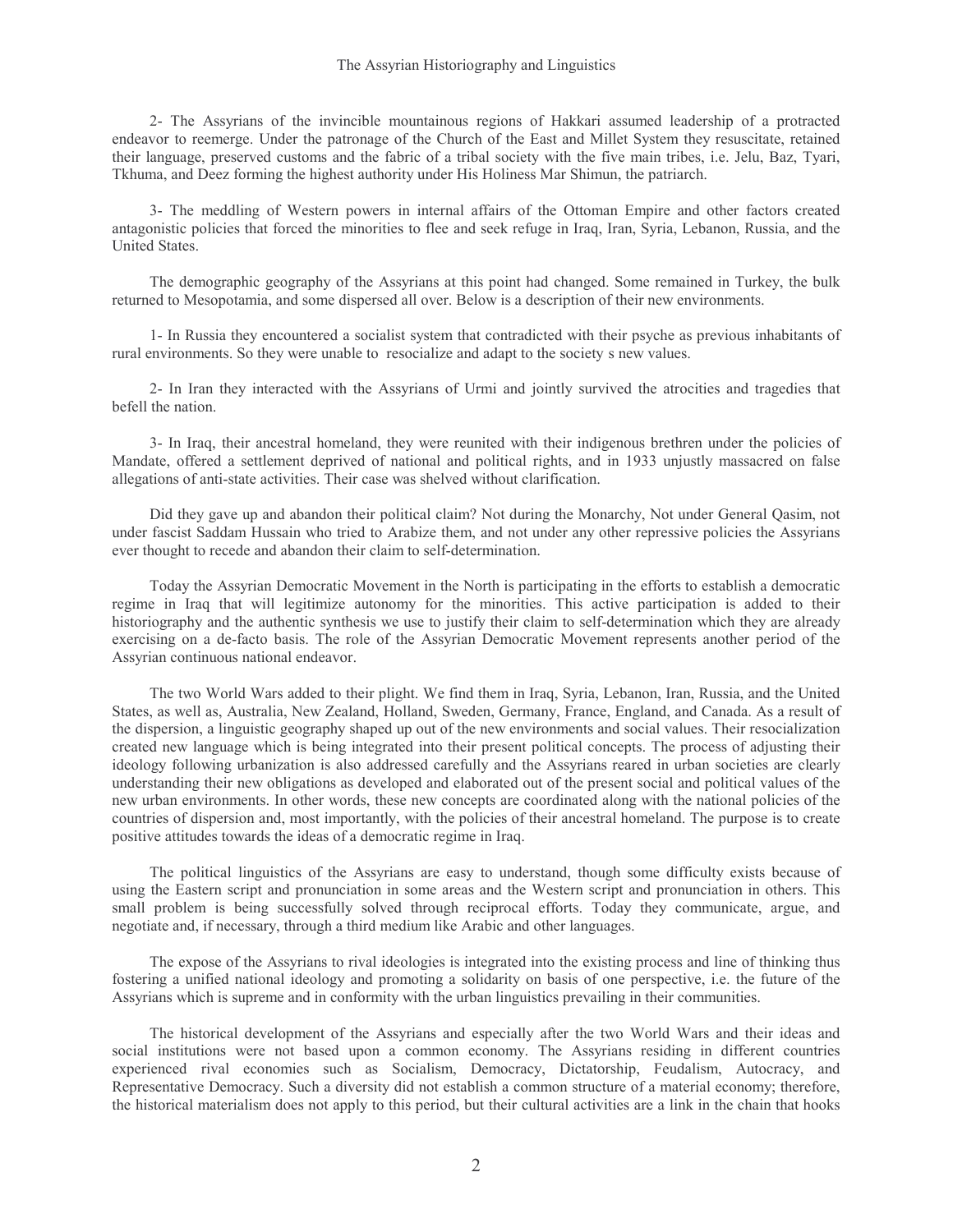up with the synthesis of a common material culturalography that is analogous to the common economical structure. This culturalography, therefore, holds on as a scientific reality that produces tangible proofs and a legitimate justification of their existence as an entity that is steadfastly preserving the elements that constitute the ingredients of their legal claim to self-determination or autonomy in their ancestral homeland. Their historiography which is a narrative documentation, the linguistics, and the new concepts developed in urban centers are withstanding the test of time and, meantime, confirming that their claim is a perennial demand. The Assyrians, therefore, need to remain aware of the ongoing national and international policies in light of the following.

 1- Their demographic distribution as indigenous in Iraq and dispersed in Diaspora, promotes joint efforts in strict adherence to their common values and national interest.

 2- The existing dialects are not blocking the efforts to explore new means of interaction that can further expedite the process of a secular integration. This process necessarily needs common linguistics and a reconceptualization of the dialects to reflect similar aspirations and methods of action in an era of collective and material utility.

 The Assyrian historiography as a factor has revived their solidarity spirit. As a legal aspect, it had enabled them to link together their past and present, and on such a legitimate right, the type of self-determination they are entitled to claim under present circumstances is.

 1-Indigenous Self-Determination: The Assyrians themselves create the positive situations and indoctrinate the youth with their tasks and aim which is a self-rule, autonomy, or independence in-as-much as the democratic regimes recognize the political rights of its nationalities and in-as-much as the world powers concede.

 2- Self-Determination of dispersed Assyrians or Assyrians in Diaspora, who extend moral and material support to their indigenous brethren, lobby on their behalf with their state and local authorities as we often do in the United States.

 These two types of self-determination are complimentary and their philosophy is in total agreement with the present strategy of the Assyrian nation.

The questions often asked by today Assyrians are as follows:

 1- To what extent the World powers, the USA in the foremost, are extending moral and material help to the Assyrian freedom fighters now holding on a de-facto political situation in North of Iraq.

 2- To what extent the Assyrians in Diaspora, particularly, are extending help and relief to their freedom fighters brethren in homeland?

 My dear brothers, the Assyrian historiography and linguistics are clearly pointing to their future. Their intent and desire have not waned, as well as, the fervor. What they require is material support and reinforcement of their situation in the North. Such a relief, in my opinion, can be done as follows.

 1- The Assyrians in Diaspora initiate a reverse immigration to their ancestral homeland to solidify the efforts of the Assyrian Democratic Movement..

 2- Request their former Allies, who are conscious of their past career to support their demand for an autonomy under a federal and democratic regime.

 3- Indoctrination of the Assyrian multitudes with the new developments and in light of their historiography which is functioning so they become more supportive of the ongoing political effort.

 4- Financial and material relief to the indigenous Assyrians and the Democratic Movement in particular, who is a participant in the joint efforts to stabilize Iraq under a representative democracy.